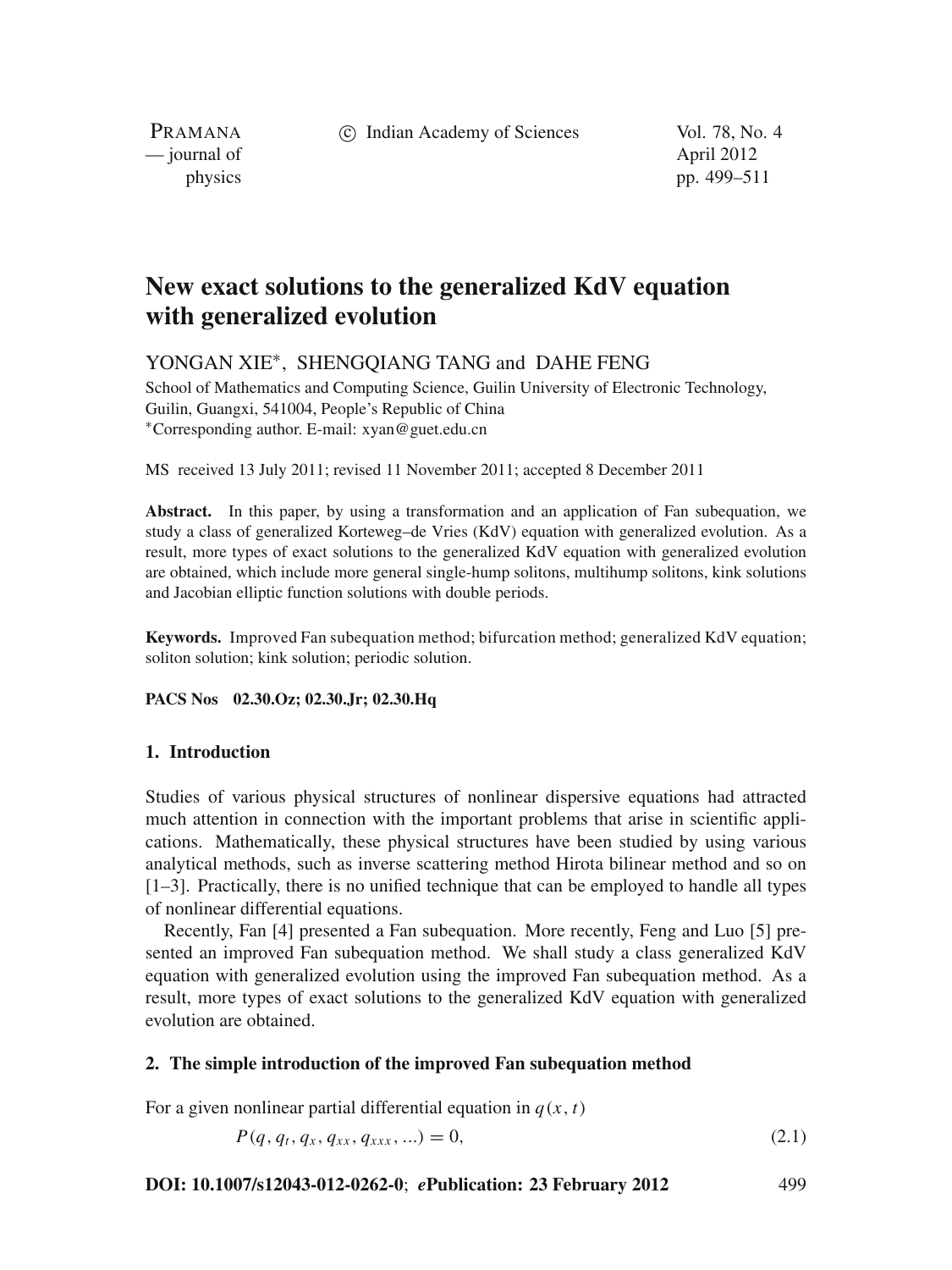where *P* is, in general, a polynomial function of its arguments, and the subscripts denote the partial derivatives. Under the travelling wave transformation  $q = q(\xi)$ ,  $\xi = x - vt$ is reduced to an ordinary differential equation with constant coefficients

$$
Q(q, q', q'', q''', ...) = 0.
$$
\n(2.2)

A transformation presented in the form

$$
q(\xi) = \sum_{i=0}^{m} a_i \phi^i,
$$
\n(2.3)

was presented by Fan [4] with the new variable  $\phi = \phi(\xi)$  satisfying

$$
\phi'(\xi) = \epsilon \sqrt{c_0 + c_1 \phi + c_2 \phi^2 + c_3 \phi^3 + c_4 \phi^4},\tag{2.4}
$$

where  $\epsilon = \pm 1$  and  $a_i, c_j$  are constants.

Substituting eq. (2.3) into (2.2) along with (2.4), we can determine the parameter *m* by balancing the highest-order derivative term with the highest-order nonlinear terms. And then by substituting eqs  $(2.3)$  and  $(2.4)$  with the concrete *m* into eq.  $(2.2)$  and setting all the coefficients of those terms like  $\phi^i(\phi')^j$  (*i* = 0, 1, 2, ...; *j* = 0, 1) to zero, we obtain a system of algebraic equations with respect to the parameters  $a_i$ ,  $c_j$ ,  $v$ . By solving the system, if available, we may determine these parameters. If we know the solutions of  $(2.4)$ , we can obtain the corresponding solutions of  $(2.2)$ , i.e.,  $(2.1)$ , using  $(2.3)$ . It is so difficult to give the general solutions of (2.4) that Fan [4] just gave several solutions for certain special values of  $c_j$ . Since they did not study the general cases for general values of  $c_j$ , many other exact solutions of  $(2.4)$  were missed. To make up for the loss and to find more exact solutions, we use the improved subequation method and consider exact solutions of (2.4) for general case (not for special case) by using bifurcation method of dynamical systems. Therefore, we can obtain not only many new exact solutions of (2.4) but also their dynamical behaviour.

Obviously, eq. (2.4) is equivalent to the two-dimensional systems as follows:

$$
\frac{d\phi}{d\xi} = y, \qquad \frac{dy}{d\xi} = \frac{1}{2}(c_1 + 2c_2\phi + 3c_3\phi^2 + 4c_4\phi^3),
$$
\n(2.5)

which has the Hamiltonian function

$$
H(\phi, y) = y^2 - (c_1\phi + c_2\phi^2 + c_3\phi^3 + c_4\phi^4) = c_0.
$$
 (2.6)

One can easily find that  $c_0$  corresponds to the Hamiltonian constant and  $(2.4)$  is equivalent to the Hamiltonian system (2.5). Thus, in order to search for the exact solutions of  $(2.4)$  we need to only discuss  $(2.5)$ . For a fixed  $c<sub>0</sub>$ , eq.  $(2.6)$  determines a set of orbits of (2.5). As *c*<sup>0</sup> varies, eq. (2.6) defines different families of orbits of (2.5) which have different dynamical behaviour. Below we shall first study the bifurcation of phase portraits of (2.5) using bifurcation method of dynamical systems and with the aid of Maple, the computer symbolic system. Then according to the obtained bifurcation and the Hamiltonian function  $(2.6)$ , we shall gain many new exact solutions of  $(2.4)$  for all possible parameters *c <sup>j</sup>* .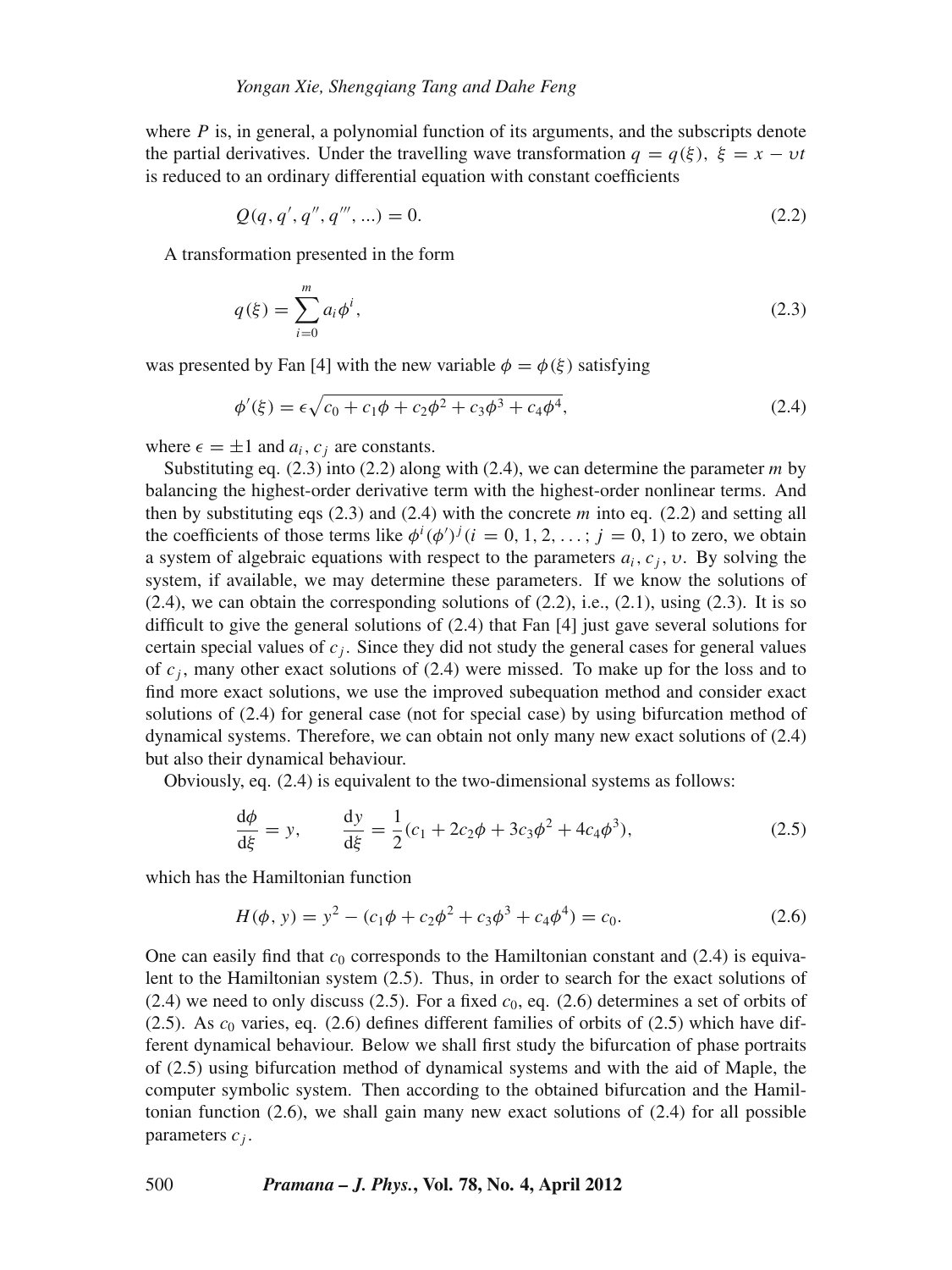# **3. Application to generalized KdV equation with generalized evolution**

In this section, we illustrate the method developed in §2 to the generalized KdV equation with generalized evolution.

Recently, Ismail and Biswas [6] studied the following generalized Korteweg–de Vries equation with generalized evolution (the  $GKdV(1, n)$  equation in short)

$$
(q^{l})_{t} + a(q^{n+1})_{x} + b[q(q^{n})_{xx}]_{x} + cq(q^{n})_{xxx} = 0.
$$
\n(3.1)

The first term of eq. (3.1) represents the generalized evolution. The special case with  $l = 1$  is the regular evolution term. The coefficients of *a* are the nonlinear terms while the coefficients of *b* and *c* are the nonlinear dispersion terms. Ismail and Biswas [6] obtained the topological 1-soliton solution using the solitary wave ansatz method. More recently, Sturdevant and Biswas [7] studied eq. (3.1) and obtained the topological 1 soliton solution using another solitary wave ansatz method. This equation with  $l = 1$ first appeared in 2004 [8]. It was studied by Wazwaz [8] with  $l = 1$  and a number of soliton solutions were obtained. Here, our method will construct more types of new exact solutions of (3.1).

Substituting  $q(x, t) = q(x - vt) = q(\xi)$  into eq. (3.1) and applying the transformation  $q(\xi) = (u(\xi))^{-1/(n-l+1)}$ , eq. (3.1) is reduced to

$$
s_1(u')^3 + s_2uu'u'' + s_3u^2u' + s_4u^2u''' + s_5vu^3u' = 0,
$$
\n(3.2)

where

$$
s_1 = \frac{1}{(n-l+1)^3}(-2bl^2n + 7bln^2 - 6bn^3 - 2cl^2n + 7cln^2 - 6cn^3
$$
  
+ 5bln - 9bn^2 + 4cln - 7cn^2 - 3bn - 2cn),  

$$
s_2 = \frac{1}{(n-l+1)^2}(-3cln + 6cn^2 + 4bn + 3cn + 6bn^2 - 3bln),
$$
  

$$
s_3 = \frac{-a(n+1)}{n-l+1},
$$
  

$$
s_4 = \frac{-n(b+c)}{n-l+1},
$$
  

$$
s_5 = \frac{lv}{n-l+1}.
$$

Substituting eqs (2.3) and (2.4) into eq. (3.2) and balancing  $u^2u'''$  with  $u^3u'$  in eq. (3.2), we obtain  $m = 2$ . Thus we can assume that eq. (3.2) has the following formal solutions:

$$
u = a_0 + a_1 \phi + a_2 \phi^2,
$$
\n(3.3)

where  $a_0$ ,  $a_1$  and  $a_2$  are constants to be determined later and  $\phi$  satisfies eq. (2.4) (i.e., (2.6)). Substituting (3.3) into (3.2) with (2.4), setting all the coefficients of  $\phi^i(\phi')^j(i =$ 

*Pramana – J. Phys.***, Vol. 78, No. 4, April 2012** 501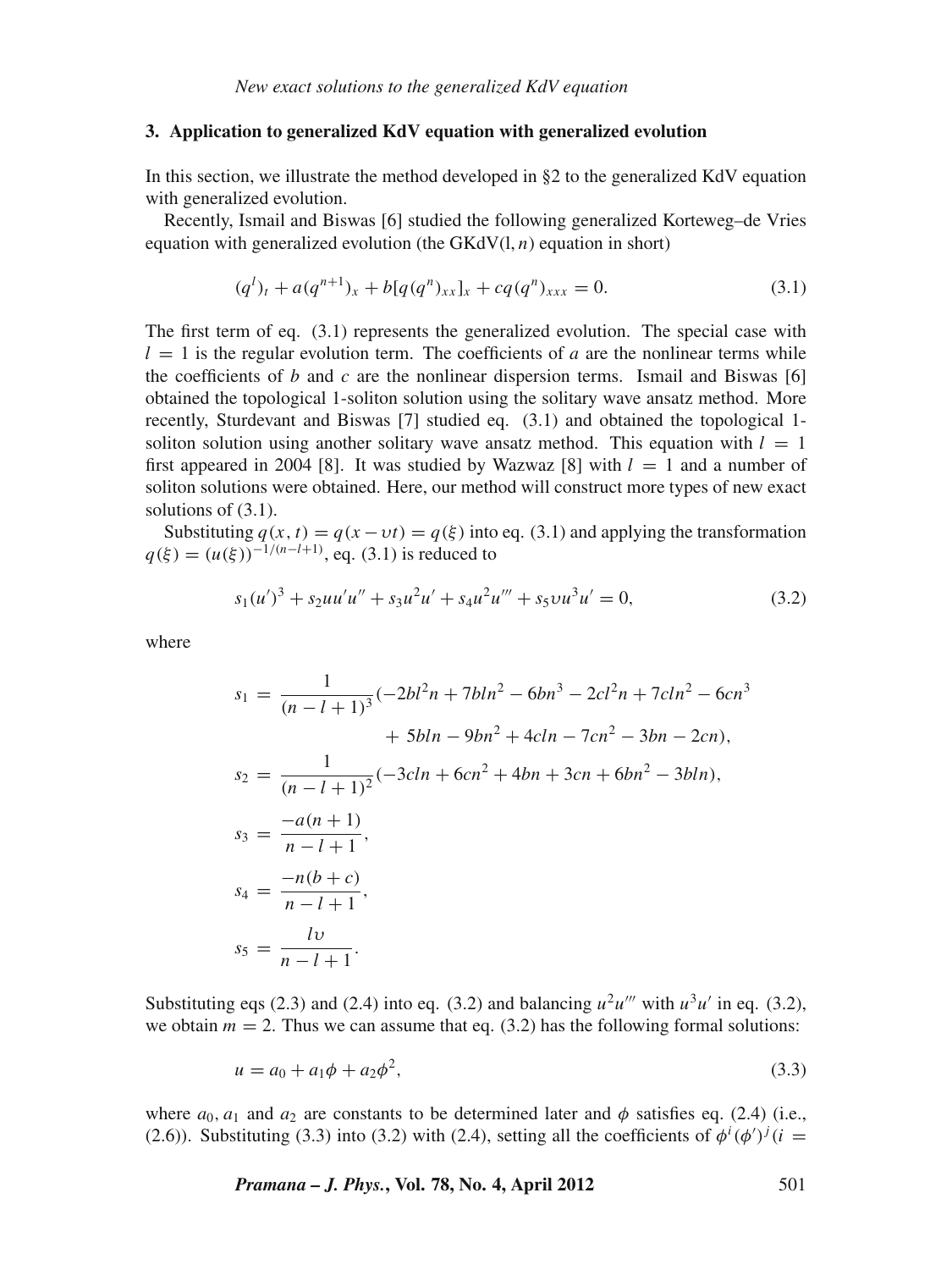$0, 1, 2, \ldots$ ;  $j = 0, 1$ ) to zero, and solving the obtained algebraic equations, we find the following sets of solutions:

(1)

$$
a_0 = \frac{\mu_2}{\nu} \left( \frac{3c_3^2}{8c_4} + 6\mu_1 \right), \quad a_1 = \frac{3\mu_2 c_3}{\nu}, \quad a_2 = \frac{6\mu_2 c_4}{\nu},
$$

$$
c_0 = \frac{[(3c_3^2/8c_4) + 6\mu_1]^2}{36c_4}, \quad c_1 = \frac{c_3}{6c_4} \left( \frac{3c_3^2}{8c_4} + 6\mu_1 \right),
$$

$$
c_2 = \frac{3c_3^2}{8c_4} + 2\mu_1, \quad c_2 + 4\mu_1 \neq 0,
$$
(3.4)

where

$$
\mu_1 = \frac{a(n+1)(n-l+1)^2}{4n^2(bn+cn+b)},
$$
  

$$
\mu_2 = \frac{n(n+l-1)(bl+cl-c)}{3l(n-l+1)^2}.
$$

(2)

$$
a_0 = \frac{3\mu_2 c_3^2}{8\upsilon c_4}, \quad a_1 = \frac{6\mu_2 c_3}{\upsilon}, \quad a_2 = \frac{6\mu_2 c_4}{\upsilon},
$$
  
\n
$$
c_0 = \frac{c_3^2}{96c_4^2} \left(\frac{3c_3^2}{8c_4} - 6\mu_1\right), \quad c_1 = \frac{c_3}{6c_4} \left(\frac{3c_3^2}{8c_4} - 3\mu_1\right),
$$
  
\n
$$
c_2 = \frac{3c_3^2}{8c_4} - \mu_1, \quad c_4 = c_4 \neq 0, \quad \upsilon = \upsilon \neq 0.
$$
\n(3.5)

(3)

$$
a_0 = \frac{\mu_2}{2\upsilon}(c_2 + 4\mu_1), \quad a_1 = \frac{3\mu_2 c_3}{2\upsilon}, \quad a_2 = c_4 = 0,
$$
  
\n
$$
c_0 = \frac{1}{27c_3^2}(c_2 + 4\mu_1)^2(c_2 - 8\mu_1), \quad c_1 = \frac{1}{3c_3}(c_2^2 - 16\mu_1^2),
$$
  
\n
$$
c_2 = c_2, \quad c_3 = c_3 \neq 0, \quad \upsilon = \upsilon \neq 0.
$$
\n(3.6)

(4)

$$
a_0 = c_0 = c_1 = 0, \quad a_1 = \frac{3\mu_2 c_3}{\nu}, \quad a_2 = \frac{6\mu_2 c_4}{\nu},
$$
  

$$
c_3 = 4\sqrt{-\mu_1 c_4}, \quad c_2 = -4\mu_1.
$$
 (3.7)

Next we discuss the bifurcations of phase portraits of the Hamiltonian system (2.5) for the above four sets of parametric cases and seek for the exact solutions of eq. (3.1).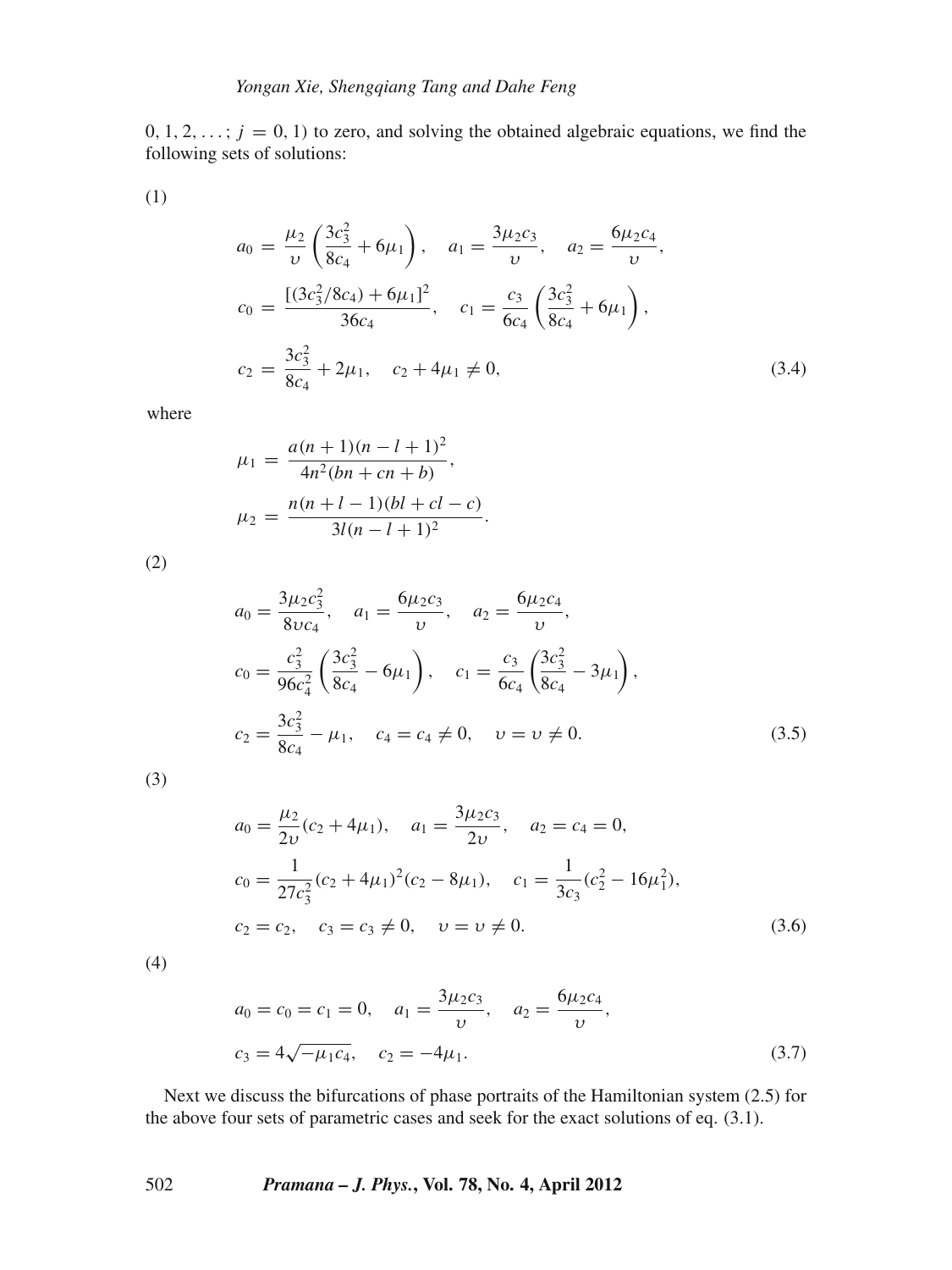#### 3.1 *Exact solutions of eq.* (3.1) *for the first case* (3.4)

For the first parametric case (3.4), the Hamiltonian system (2.5) becomes

$$
\frac{d\phi}{d\xi} = y, \quad \frac{dy}{d\xi} = \frac{1}{2} \left( \phi + \frac{c_3}{4c_4} \right) \left( 4c_4\phi^2 + 2c_3\phi + \frac{c_3^2}{4c_4} + 4\mu_1 \right) \tag{3.8}
$$

and the Hamiltonian function (2.6) reduces to

$$
H_1(\phi, y) = y^2 - \left(\frac{c_3}{2c_4} \left(\frac{c_3^2}{8c_4} + 2\mu_1\right) \phi + \left(\frac{3c_3^2}{8c_4} + 2\mu_1\right) \phi^2 + c_3 \phi^3 + c_4 \phi^4\right) = c_0.
$$
\n(3.9)

3.1.1 *Phase portraits and bifurcations of system* (3.8)*.* Now we discuss the bifurcations of phase portraits of (3.8). Obviously all the equilibrium points of (3.8) lie in the  $\phi$ -axis and their abscissas are the real zeros of  $f(\phi)$  =  $\frac{1}{2} \left[ \frac{c_3}{6c_4} \left( \frac{3c_3^2}{8c_4} + 6\mu_1 \right) + \left( \frac{3c_3^2}{4c_4} + 4\mu_1 \right) \phi + 3c_3 \phi^2 + 4c_4 \phi^3 \right]$ . Thus we have the following proposition on the distribution of the equilibrium points of (3.8).

#### **Proposition 3.1**

(1.1) For  $\Delta_1 = -c_4\mu_1 > 0$ , eq. (3.8) has three equilibria at  $E_{10}(-\frac{c_3}{4c_4}, 0)$ ,  $E_{11}(\phi_{11}, 0)$ and  $E_{12}(\phi_{12}, 0)$ , where

$$
\phi_{11} = \frac{-c_3 + 8\sqrt{\Delta_1}}{4c_4}, \qquad \phi_{12} = \frac{-c_3 - 8\sqrt{\Delta_1}}{4c_4}.
$$

(1.2) For  $\Delta_1 = -c_4\mu_1 \le 0$ , eq. (3.8) has a unique equilibrium at  $E_{10}(-\frac{c_3}{4c_4}, 0)$ .

Notice that we need only consider the case  $c_3 \ge 0$  because of the invariance of eq. (3.8) under the transformation  $\phi \rightarrow -\phi$ ,  $y \rightarrow -y$ ,  $c_3 \rightarrow -c_3$ .

Using the bifurcation theory of dynamical systems [9–11], we can obtain the bifurcation curves and phase portraits under various parameter conditions shown as follows.

For a fixed  $c_3 > 0$ , there are two bifurcation curves  $L_1$ :  $c_4 = 0$  and  $L_2$ :  $\mu_1 = 0$  which divides the  $(\mu_1, c_4)$ -parametric plane into four subregions

$$
D_1: \{\mu_1 > 0, c_4 > 0\}; D_2: \{\mu_1 < 0, c_4 > 0\};
$$
  

$$
D_3: \{\mu_1 < 0, c_4 < 0\}; D_4: \{\mu_1 > 0, c_4 < 0\}.
$$

The phase portraits of eq. (3.8) are shown in figure 1.

3.1.2 *Exact solutions of eq.* (3.1) *determined by phase portraits in figure* 1*.* In this subsection, we shall give explicit and exact solutions of eq. (3.1).

*Pramana – J. Phys.***, Vol. 78, No. 4, April 2012** 503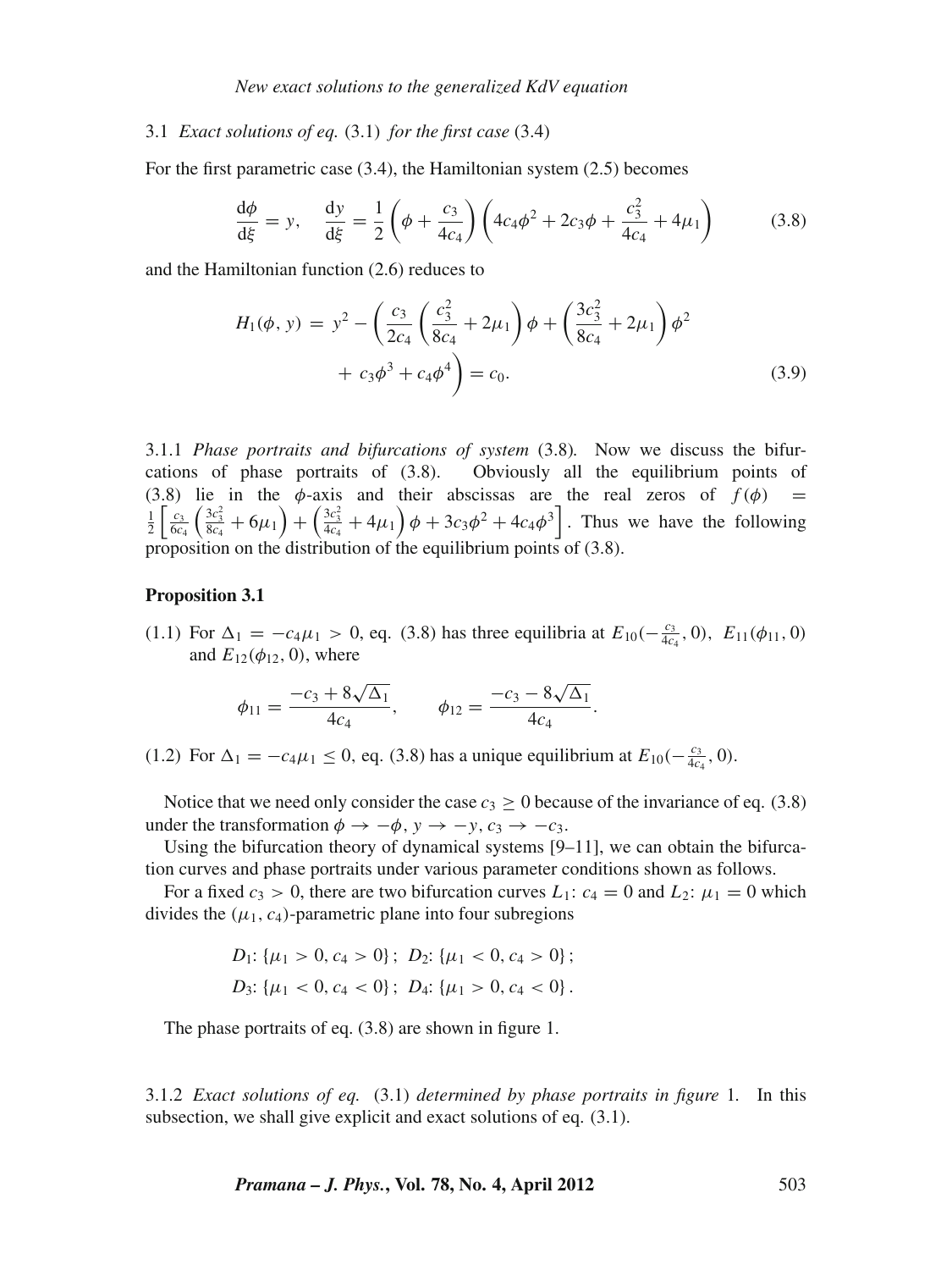

**Figure 1.** The phase portraits of eq. (3.8) when  $c_4 \neq 0$  and  $c_3 > 0$ .

For the function defined by eq. (3.9), we denote that

$$
h_{1i} = H_1(\phi_{1i}, 0) = \phi_{1i}^2 \left( \frac{9c_3^2}{8c_4} + 6\mu_1 + 5c_3\phi_{1i} + 7c_4\phi_{1i}^2 \right), \qquad i = 0, 1, 2.
$$

Notice that for the first parametric case (3.4), transformation (3.3) becomes

$$
u = \frac{\mu_2}{\nu} \left( \frac{3c_3^2}{8c_4} + 6\mu_1 \right) + \frac{3\mu_2 c_3}{\nu} \phi + \frac{6\mu_2 c_4}{\nu} \phi^2.
$$
 (3.10)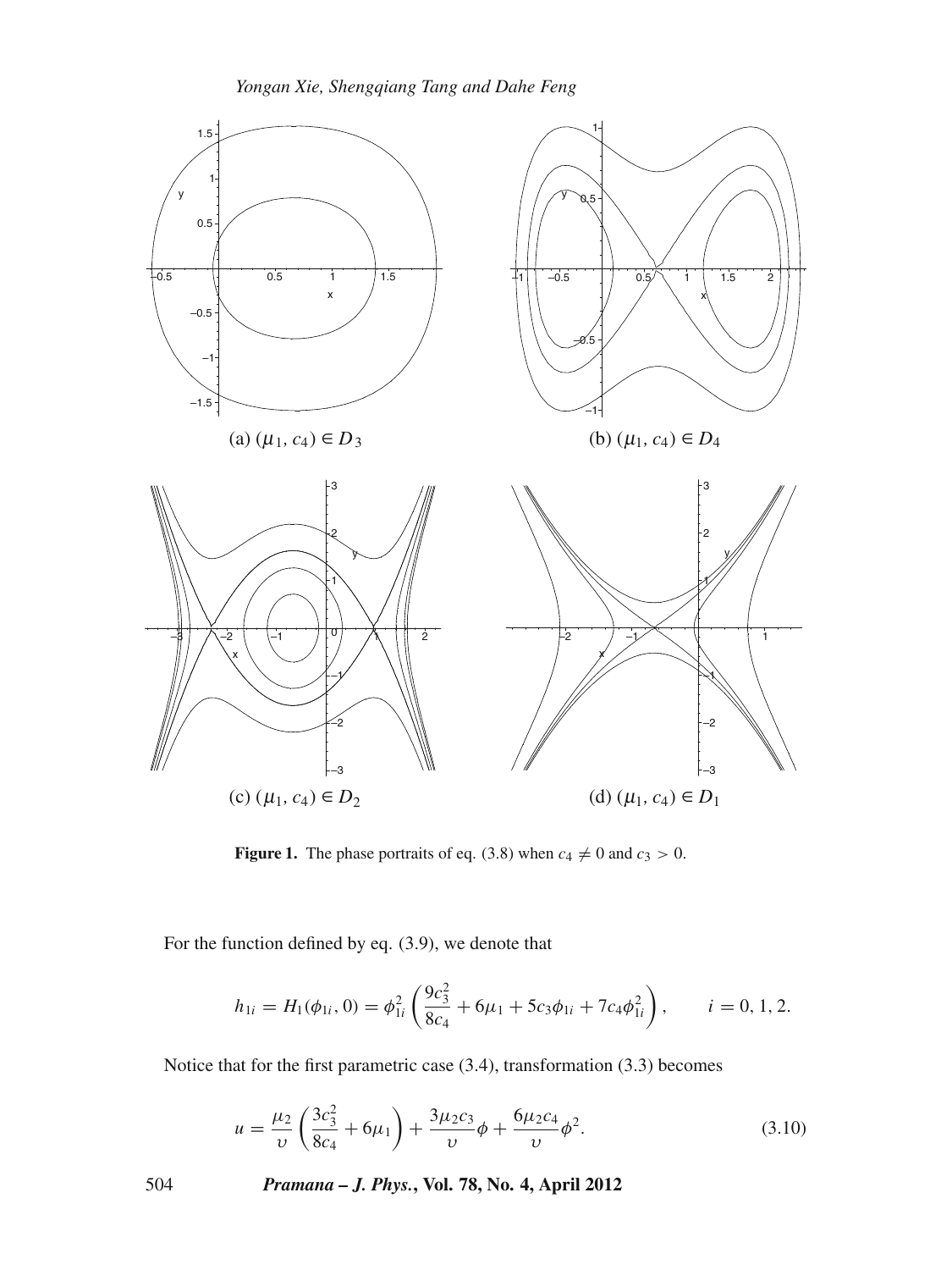By using the transformation (3.10) and travelling wave system (3.8) along with the Hamiltonian function (3.9) to do calculations, we have the following results:

*Case* I.  $c_4 < 0$ .

(I) Suppose that  $(\mu_1, c_4) \in D_3$ , i.e.,  $c_2 < (3c_3^2/8c_4)$ ,  $c_3 > 0$  (see figure 1a). For  $c_0 > h_{10}$ , system (3.8) has a family of doubly periodic solutions

$$
\phi_1(\xi) = -\frac{c_3}{4c_4} + \frac{k_1}{4c_4} \text{cn} \left( \sqrt{\frac{2\mu_1}{2k_1^2 - 1}} \xi, k_1 \right),\tag{3.11}
$$

where

$$
\alpha_1 = -16\mu_1c_4 + \sqrt{\left(\frac{1}{2}c_3^2 + 8\mu_1c_4\right)^2 - 64c_0c_4^3},
$$
  
\n
$$
\beta_1 = -16\mu_1c_4 - \sqrt{\left(\frac{1}{2}c_3^2 + 8\mu_1c_4\right)^2 - 64c_0c_4^3},
$$

 $k_1^2 = \alpha_1/(\alpha_1 - \beta_1)$  and cn(*x*, *k*) and below sn(*x*, *k*) are Jacobian elliptic functions with modulus  $k$  [12]. Then eq.  $(3.1)$  has one family of smooth periodic solutions with double periods

$$
q_1(x,t) = \left[\frac{6\mu_1\mu_2}{\nu} + \frac{3\mu_2k_1^2}{8\nu c_4} \text{cn}^2 \left(\sqrt{\frac{2\mu_1}{2k_1^2 - 1}}(x - \nu t), k_1\right)\right]^{-1/(n-l+1)}.\tag{3.12}
$$

- (II) Suppose that  $(\mu_1, c_4) \in D_4$ , i.e.,  $c_2 > (3c_3^2/8c_4)$ ,  $c_3 > 0$  (see figure 1b).
	- (1) For  $c_0 = h_{10}$ , system (3.8) has two soliton solutions with peak form and valley form, respectively,

$$
\phi_2(\xi) = -\frac{c_3}{4c_4} \pm \frac{\sqrt{-2\mu_1 c_4}}{-c_4} \text{sech}\left(\sqrt{2\mu_1} \xi\right). \tag{3.13}
$$

Then eq. (3.1) has one family of soliton solutions for  $n - l + 1 < 0$ 

$$
q_2(x,t) = \left[\frac{6\mu_1\mu_2}{\nu}\left(1 - 2\,\text{sech}^2\left(\sqrt{2\mu_1}(x - \nu t)\right)\right)\right]^{-1/(n-l+1)}.\tag{3.14}
$$

Because of the limitation of length, we omit the expression of  $q(x, t)$ , beginning from here.

(2) For  $c_0 \in (h_{11}, h_{10})$ , system (3.8) has two families of doubly periodic solutions

$$
\phi_3(\xi) = -\frac{c_3}{4c_4} \pm \frac{k_1}{c_4} \sqrt{\frac{2\mu_1 c_4}{1 - 2k_1^2}} \text{dn} \left( k_1 \sqrt{\frac{2\mu_1}{2k_1^2 - 1}} \xi, \frac{1}{k_1} \right). \tag{3.15}
$$

(3) For  $c_0 > h_{10}$ , system (3.8) has a family of doubly periodic solutions

$$
\phi_4(\xi) = -\frac{c_3}{4c_4} + \frac{k_1}{c_4} \sqrt{\frac{2\mu_1 c_4}{1 - 2k_1^2}} \text{cn} \left( \sqrt{\frac{2\mu_1}{1 - 2k_1^2}} \xi, k_1 \right). \tag{3.16}
$$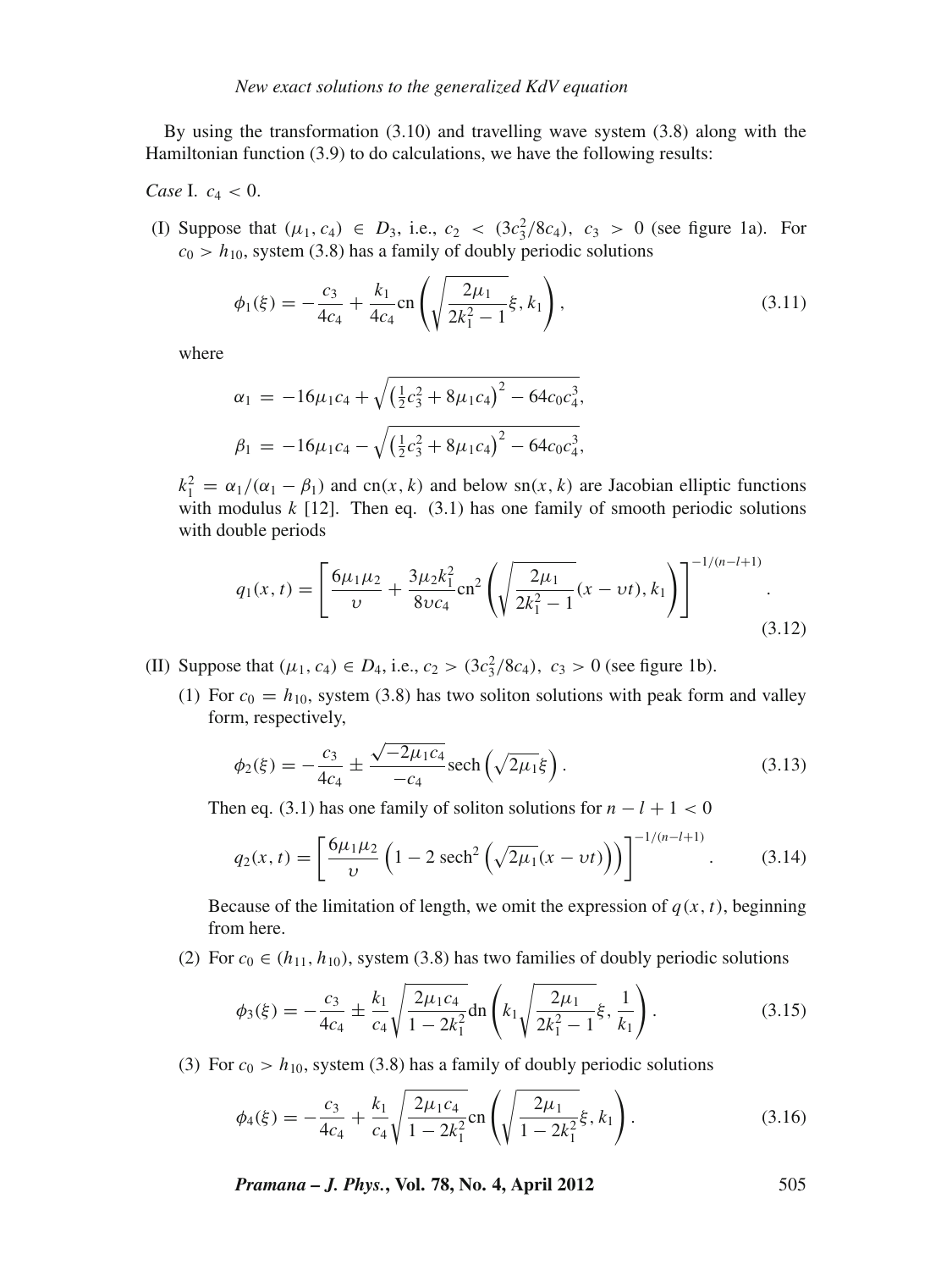*Case* II.  $c_4 > 0$ .

Suppose that  $(\mu_1, c_4) \in D_2$ , i.e.,  $c_2 < (3c_3^2/8c_4)$ ,  $c_3 > 0$  (see figure 1c).

(1) For  $c_0 = h_{11}$ , system (3.8) has two smooth kink wave solutions

$$
\phi_5(\xi) = -\frac{c_3}{4c_4} \pm 2 \frac{\sqrt{-\mu_1 c_4}}{c_4} \tanh\left(2\sqrt{-\mu_1}\xi\right). \tag{3.17}
$$

(2) For  $c_0 \in (h_{10}, h_{11})$ , system (3.8) has a family of doubly periodic solutions

$$
\phi_6(\xi) = -\frac{c_3}{4c_4} + \frac{k_2}{c_4} \sqrt{\frac{-2\mu_1 c_4}{1 + k_2^2}} \operatorname{sn}\left(\sqrt{\frac{-2\mu_1}{1 + k_2^2}} \xi, k_2\right),\tag{3.18}
$$

where  $k_2^2 = \beta_1/\alpha_1$ .

**Remark 1.** To the best of our knowledge, solutions (3.12), (3.14)–(3.18) obtained for eq. (1.1) have not been reported in literature.

# 3.2 *Exact solutions of eq.* (3.1) *for the second case* (3.5)

For the second parametric case (3.5), the Hamiltonian system (2.5) becomes

$$
\frac{d\phi}{d\xi} = y, \quad \frac{dy}{d\xi} = \frac{1}{2} \left( \phi + \frac{c_3}{4c_4} \right) \left( 4c_4\phi^2 + 2c_3\phi + \frac{c_3^2}{4c_4} - 2\mu_1 \right) \tag{3.19}
$$

and the Hamiltonian function (2.6) reduces to

$$
H_2(\phi, y) = y^2 - \left(\frac{c_3}{6c_4} \left(\frac{3c_3^2}{8c_4} - 3\mu_1\right)\phi + \left(\frac{3c_3^2}{8c_4} - \mu_1\right)\phi^2 + c_3\phi^3 + c_4\phi^4\right) = c_0.
$$
\n(3.20)

3.2.1 *Phase portraits and bifurcations of system* (3.19). Denote that  $\Delta_2 = c_4 \mu_1$ . Then system (3.19) has three equilibria at  $E_{20}(-\frac{c_3}{4c_4}, 0)$ ,  $E_{21}(\phi_{21}, 0)$  and  $E_{22}(\phi_{22}, 0)$  for  $\Delta_2 =$  $c_4\mu_1 > 0$ , where

$$
\phi_{21} = \frac{-c_3 + 2\sqrt{2\Delta_2}}{4c_4},
$$

$$
\phi_{22} = \frac{-c_3 - 2\sqrt{2\Delta_2}}{4c_4}.
$$

For  $\Delta_2 \le 0$ , eq. (3.19) has a unique equilibrium at  $E_{20}(-\frac{c_3}{4c_4}, 0)$ .

For a fixed  $c_3 > 0$ , there are two bifurcation curves  $L_1$ :  $c_4 = 0$  and  $L_2$ :  $\mu_1 = 0$  which divide the  $(\mu_1, c_4)$ -parametric plane into four subregions

$$
D_1: \{\mu_1 > 0, c_4 > 0\}; \ D_2: \{\mu_1 < 0, c_4 > 0\};
$$
  

$$
D_3: \{\mu_1 < 0, c_4 < 0\}; \ D_4: \{\mu_1 > 0, c_4 < 0\}.
$$

The phase portraits of (3.19) are shown in figure 2.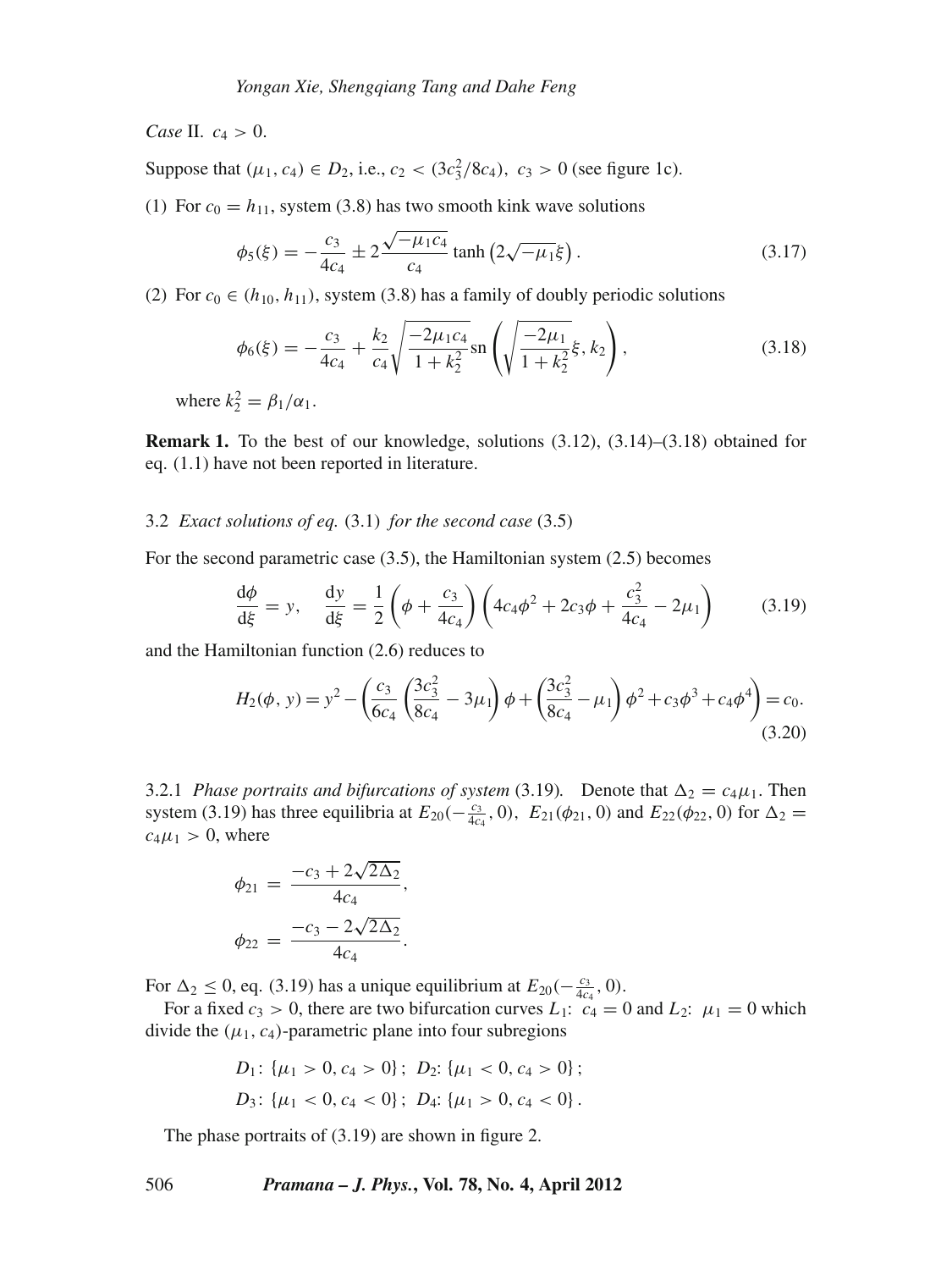

**Figure 2.** The phase portraits of eq. (3.19) when  $c_4 \neq 0$  and  $c_3 > 0$ .

3.2.2 *Exact solutions of eq.* (3.1) *determined by phase portraits in figure* 2*.* Let  $h_{2i}$  =  $H_2(\phi_{2i}, 0)$ ,  $i = 0, 1, 2$ . Notice that for the first parametric case (3.5), transformation (3.3) becomes

$$
u = \frac{3\mu_2}{\nu} \left( \frac{c_3^2}{8c_4} + 2c_3\phi + 2c_4\phi^2 \right).
$$
 (3.21)

We shall obtain the exact solutions of eq. (3.1) by using the transformation (3.21) and subsystem (3.19) along with the Hamiltonian function (3.20) to do calculations, and we have the following results.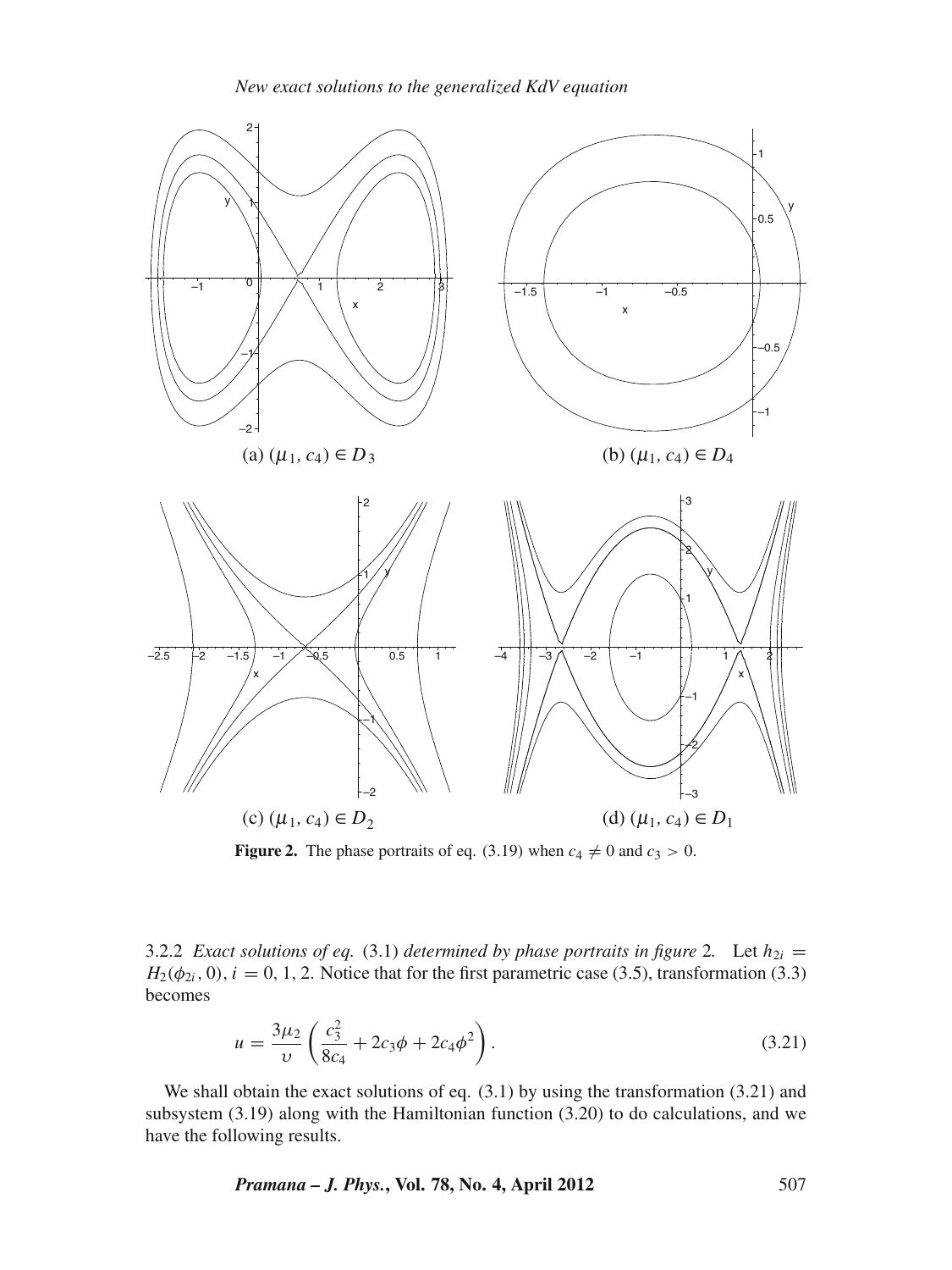*Case* I.  $c_4 < 0$ .

- (I) Suppose that  $(\mu_1, c_4) \in D_3$ , i.e.,  $c_2 > (3c_3^2/8c_4)$ ,  $c_3 > 0$  (see figure 2a).
	- (1) For  $c_0 = h_{20}$ , system (3.19) has two soliton solutions with peak form and valley form, respectively,

$$
\phi_7^{\pm}(\xi) = -\frac{c_3}{4c_4} \pm \sqrt{\frac{c_3^2 - 8\mu_1 c_4}{8c_4^2}} \text{sech}\left(\sqrt{\frac{c_3^2 - 8c_4}{8c_4^2}}\xi\right). \tag{3.22}
$$

(2) For  $c_0 \in (h_{21}, h_{20})$ , system (3.19) has two families of doubly periodic solutions

$$
\phi_8(\xi) = -\frac{c_3}{4c_4} \pm \frac{k_1}{c_4} \sqrt{\frac{\mu_1 c_4}{2k_1^2 - 1}} \text{dn} \left( k_1 \sqrt{\frac{\mu_1}{1 - 2k_1^2}} \xi, \frac{1}{k_1} \right). \tag{3.23}
$$

(3) For  $c_0 > h_{20}$ , system (3.19) has a family of doubly periodic solutions

$$
\phi_9(\xi) = -\frac{c_3}{4c_4} + \frac{k_1}{c_4} \sqrt{\frac{\mu_1 c_4}{2k_1^2 - 1}} \text{cn}\left(\sqrt{\frac{\mu_1}{1 - 2k_1^2}} \xi, k_1\right). \tag{3.24}
$$

(II) Suppose that  $(\mu_1, c_4) \in D_4$ , i.e.,  $c_2 < (3c_3^2/8c_4)$ ,  $c_3 > 0$  (see figure 2b). For  $c_0 > h_{20}$ , system (3.19) has a family of doubly periodic solutions

$$
\phi_{20}(\xi) = -\frac{c_3}{4c_4} + \frac{k_1}{4c_4} \text{cn} \left( \sqrt{\frac{\mu_1}{1 - 2k_1^2}} \xi, k_1 \right). \tag{3.25}
$$

*Case* II. *c*<sup>4</sup> > 0.

Suppose that  $(\mu_1, c_4) \in D_1$ , i.e.,  $c_2 < (3c_3^2/8c_4)$ ,  $c_3 > 0$  (see figure 2d).

(1) For  $c_0 = h_{21}$ , system (3.19) has two smooth kink wave solutions

$$
\phi_{11}(\xi) = -\frac{c_3}{4c_4} \pm \frac{\sqrt{2\mu_1 c_4}}{2c_4} \tanh\left(\sqrt{\frac{\mu_1}{2}}\xi\right). \tag{3.26}
$$

(2) For  $c_0 \in (h_{20}, h_{21})$ , system (3.19) has a family of doubly periodic solutions

$$
\phi_{12}(\xi) = -\frac{c_3}{4c_4} + \frac{k_2}{c_4} \sqrt{\frac{\mu_1 c_4}{1 + k_2^2}} \operatorname{sn}\left(\sqrt{\frac{\mu_1}{1 + k_2^2}} \xi, k_2\right). \tag{3.27}
$$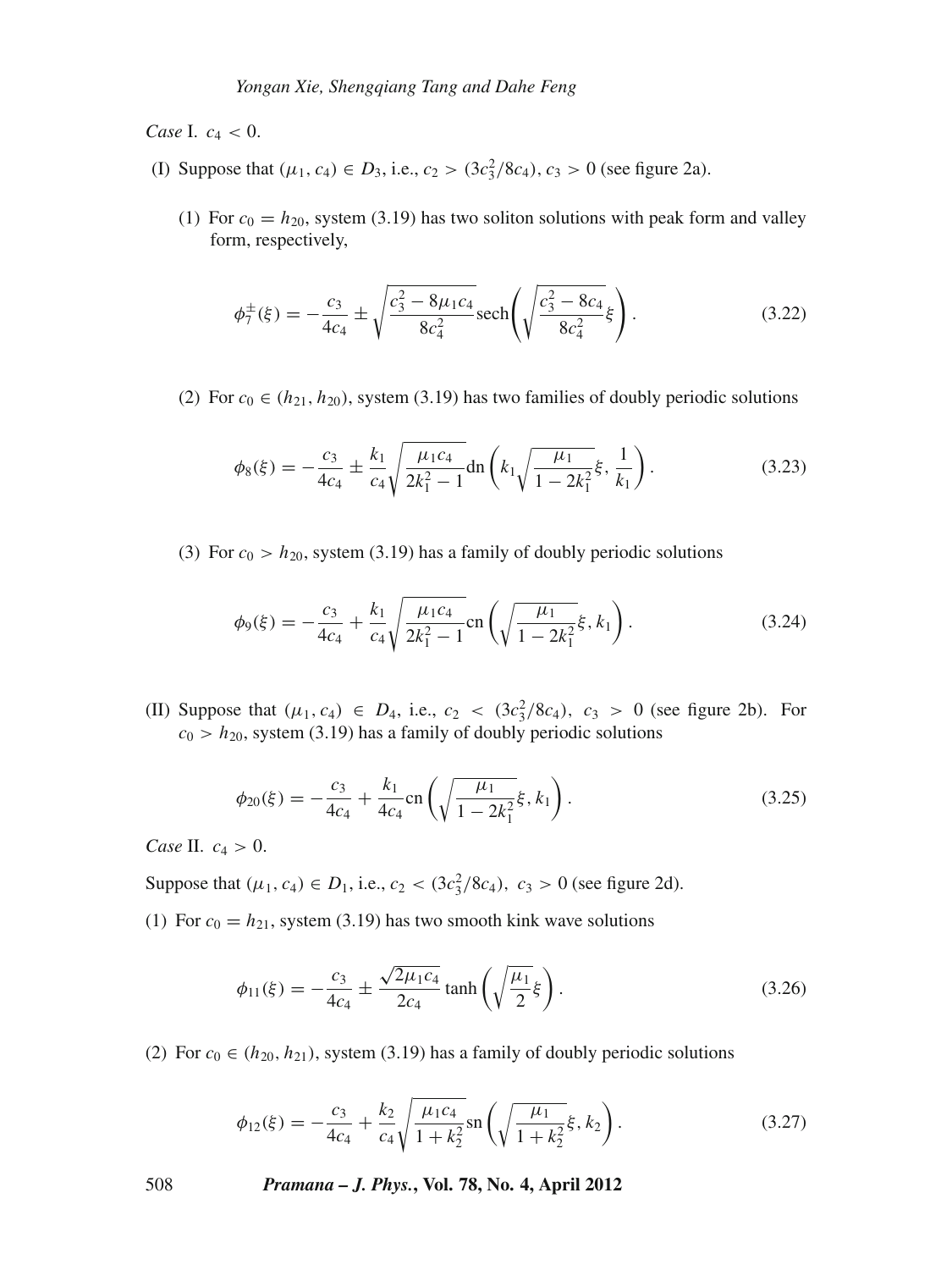**Remark 2.** To the best of our knowledge, solutions (3.22)–(3.27) obtained for eq. (1.1) have not been reported in literature.

# 3.3 *Exact solutions of eq.* (3.1) *for the third case* (3.6)

Similar to the preceding discussion, for the third parametric case (3.6), we have the following results:

$$
\phi_{13}(\xi) = \frac{4|\mu_1| - c_2}{3c_3} - \frac{4|\mu_1|}{c_3} \text{sech}^2(\sqrt{|\mu_1|}\xi),\tag{3.28}
$$

$$
\phi_{14}(\xi) = \phi_m + (\phi_l - \phi_m)\mathrm{sn}^2 \left( \frac{1}{2} \sqrt{c_3(\phi_M - \phi_m)} \xi, \sqrt{\frac{\phi_l - \phi_m}{\phi_M - \phi_m}} \right), \quad (3.29)
$$

where  $\phi_M > \phi_l > \phi_m$ .

**Remark 3.** To the best of our knowledge, solutions (3.28) and (3.29) obtained for eq. (1.1) have not been reported in literature.

# 3.4 *Exact solutions of eq.* (3.1) *for the fourth case* (3.7)

Similar to the preceding discussion, for the fourth parametric case (3.7), we have the following results:

$$
\phi_{15}(\xi) = \frac{4\mu_1}{3} \left( 1 \pm \tanh\frac{4}{3}\sqrt{-\mu_1}\xi \right). \tag{3.30}
$$

$$
\phi_{16}(\xi) = \frac{\left(\frac{4\mu_1}{3} - b_2\right)(b_2 - b_1) - 2b_1 \left(\frac{4\mu_1}{3} - b_1\right) \operatorname{sn}^2 \left(\frac{c_3 \sqrt{(b_1 + b_2)(b_2 - b_1)}}{8\sqrt{-\mu_1}} \xi, k_3\right)}{(b_2 - b_1) - 2b_1 \operatorname{sn}^2 \left(\frac{c_3 \sqrt{(b_1 + b_2)(b_2 - b_1)}}{8\sqrt{-\mu_1}} \xi, k_3\right)},\tag{3.31}
$$

where

$$
b_1 = 2 \frac{\sqrt{4\mu_1^2 + c_3 \sqrt{\mu_1 c_0}}}{c_3}, \quad b_2 = 2 \frac{\sqrt{4\mu_1^2 - c_3 \sqrt{\mu_1 c_0}}}{c_3}.
$$

$$
\phi_{17}(\xi) = \frac{4\mu_1}{c_3} \left(1 \pm \sqrt{2} \operatorname{sech}\left(\frac{c_3}{4\sqrt{\mu_1}}\xi\right)\right).
$$
(3.32)

$$
\phi_{18}(\xi) = \frac{\beta(\alpha - \gamma) - \gamma(\alpha - \beta)\text{sn}^2(\Omega\xi, k)}{\alpha - \gamma - (\alpha - \beta)\text{sn}^2(\Omega\xi, k)},
$$
\n(3.33)

$$
\phi_{19}(\xi) = \frac{\gamma(\beta - \delta) + \beta(\gamma - \delta)\operatorname{sn}^2(\Omega\xi, k)}{-(\beta - \delta) + (\beta - \delta)\operatorname{sn}^2(\Omega\xi, k)},
$$
\n(3.34)

where

$$
\Omega = \frac{c_3 \sqrt{(\alpha - \gamma)(\beta - \delta)}}{8 \sqrt{\mu_1}}, \ k^2 = \frac{(\alpha - \beta)(\gamma - \delta)}{(\alpha - \gamma)(\beta - \delta)}.
$$
  

$$
\phi_{19}(\xi) = \frac{4\mu_1}{c_3} + b_1 \text{cn}(\Omega_4 \xi, k_4), \tag{3.35}
$$

*Pramana – J. Phys.***, Vol. 78, No. 4, April 2012** 509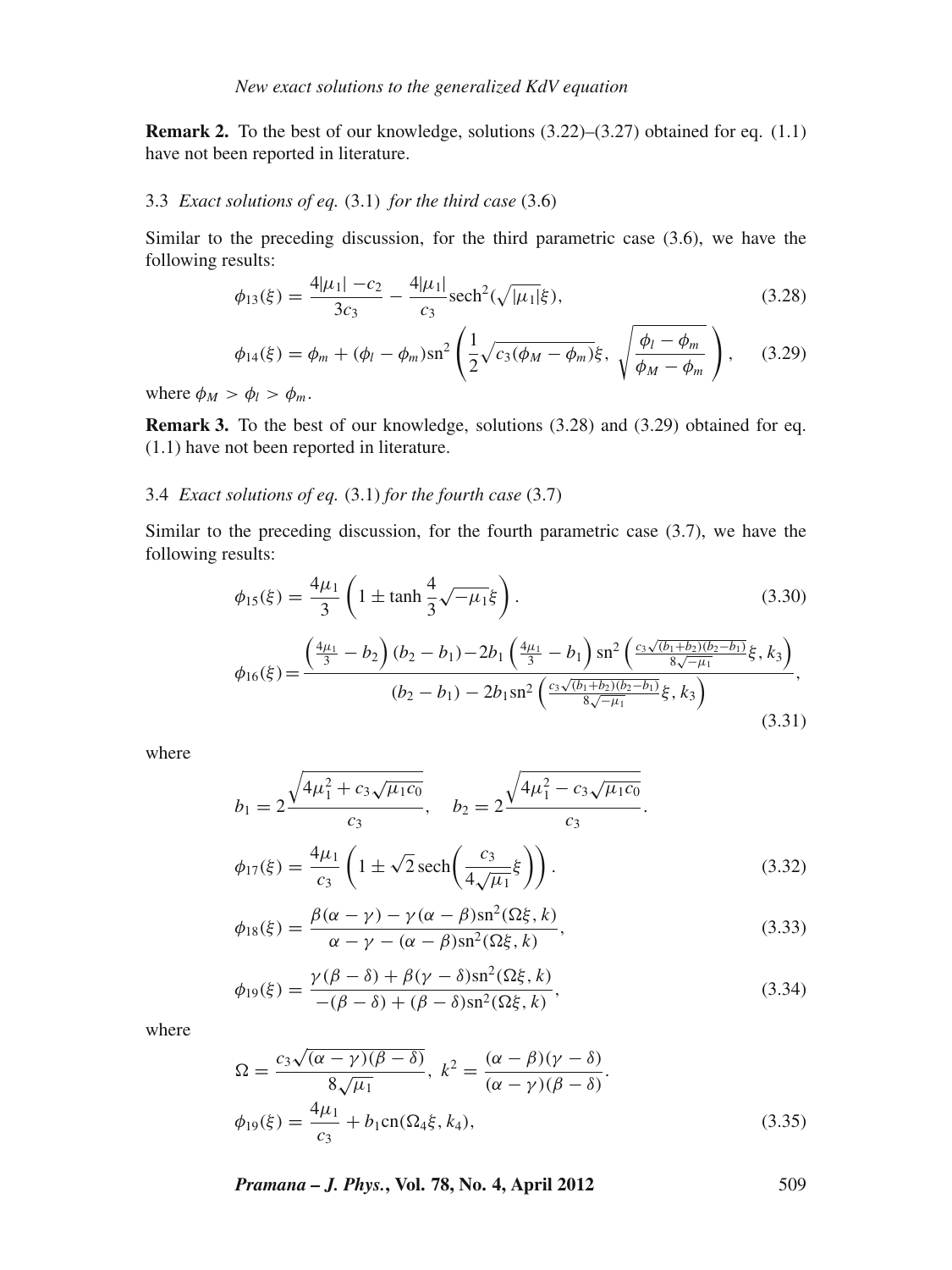where

$$
\Omega_4 = \frac{c_3}{4} \sqrt{\frac{b_1^2 + b_2^2}{\mu_1}},
$$
  

$$
k_4^2 = \frac{b_1^2}{b_1^2 + b_2^2}.
$$

**Remark 4.** To the best of our knowledge, solutions (3.30)–(3.35) obtained for eq. (1.1) have not been reported in literature.



**Figure 3.** The wave profiles of solitary wave of eq. (3.1). (**a**) a kink wave  $q_5(\xi)$ with  $\mu_1 = -2$ ,  $c_3 = 4$ ,  $c_4 = 4$ ,  $l = 5$ ,  $n = 3$ ,  $\mu_2 = 1$ ; (**b**) a single-hump soliton  $q_7^+(\xi)$  with  $\mu_1 = -2$ ,  $c_3 = 4$ ,  $c_4 = -\frac{3}{8}$ ,  $l = 3$ ,  $n = 1$ ,  $\mu_2 = -2$ ; (**c**) a multihump soliton  $q_7^-(\xi)$  with  $\mu_1 = -2$ ,  $c_3 = 4$ ,  $c_4 = -\frac{3}{8}$ ,  $l = 6$ ,  $n = 4$ ,  $\mu_2 = -2$ , where  $q_i = a_0 + a_1 \phi_i + a_2 \phi_i^2$ ,  $i = 5, 7$ .